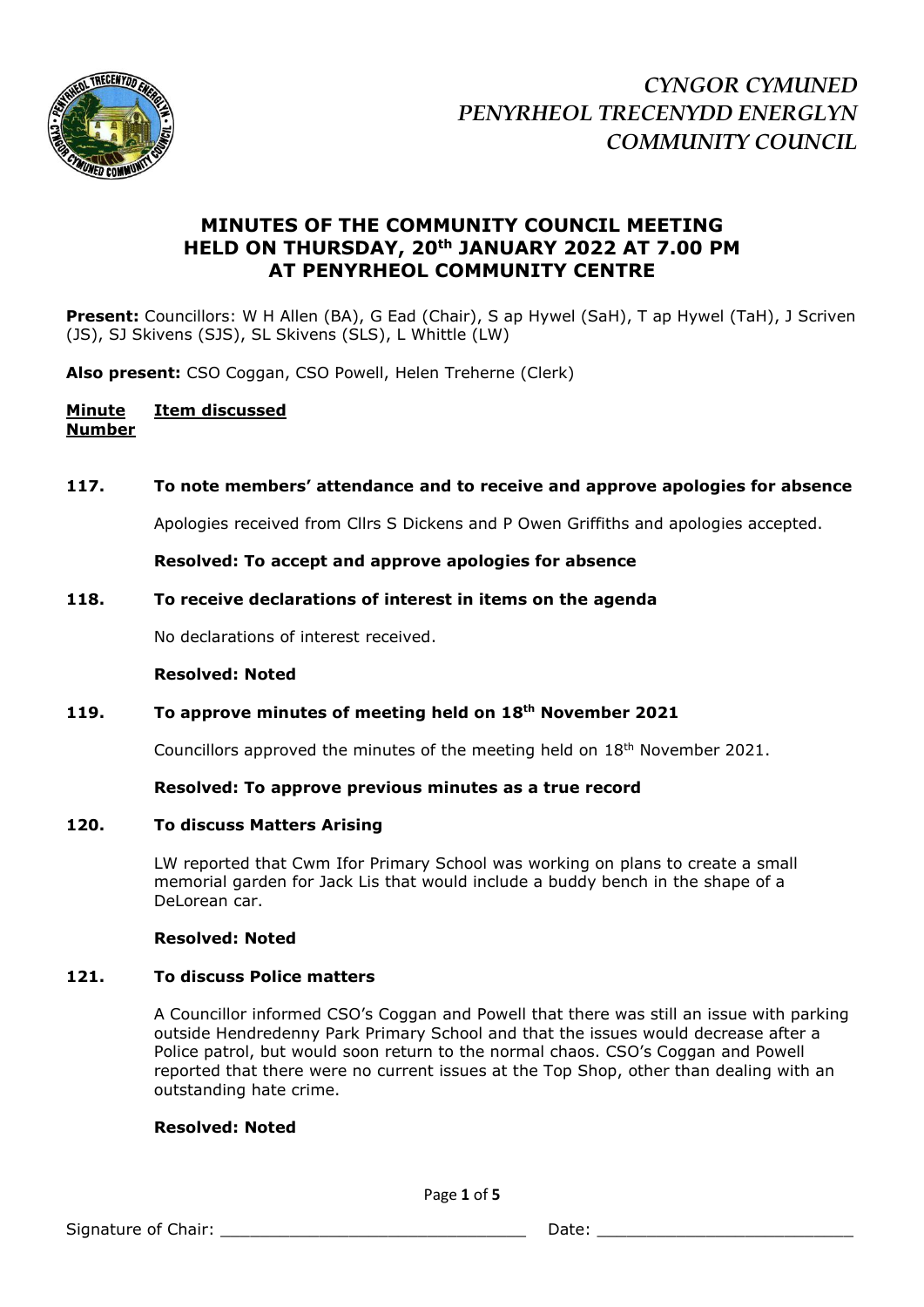# **122. To discuss items/issues brought up by Councillors/COVID-19 update**

- **122.1** JS reported that he had met with CCBC officers regarding the pathway leading from Trecenydd park, but had not heard any more. Clerk to chase.
- **122.2** TaH requested that the Clerk chase up CCBC regarding meadow flowers on the roundabout at Trecenydd.
- **122.3** LW reported that he had chased CCBC regarding water fountains in Aneurin Park. The Youth Ambassador reported that the overhanging bush leading to St Cenydd Community School had now been trimmed.
- **122.4** JS requested that the request for a bigger bin in Trecenydd park be chased by the Clerk.

# **Resolved: Clerk to chase CCBC regarding above queries**

### **123. To receive verbal reports from Chairs of committees**

- **123.1** The Chair of the Events Committee reported that the Committee had discussed the Tree of Life and Santa events at the Committee meeting held on  $7<sup>th</sup>$  December 2021.
- **123.2** The Chair of the Finance Committee reported that the Committee had reviewed the quarterly financial statement, up-to-date accounts, reconciliation of bank statements, the 2022/23 Precept and Budgets and CIL funds at the Committee meeting on  $20<sup>th</sup>$  January 2022.

#### **Resolved: Noted**

### **124. To receive Youth Ambassador report**

The Youth Ambassador reported that the overgrown footpath in Trecenydd was still an issue and was becoming very difficult to pass. LW reported that he had emailed CCBC and it was suggested that the three County Borough Councillors also contact CCBC to ask them to resolve this issue. The Chair agreed to take photos and send to the County Borough Councillors.

The Youth Ambassador also reported that lorries mounted and damaged the kerb at the corner of First Avenue and that the storm drain was constantly blocked in First Avenue.

The Youth Ambassador updated Councillors that two outdoor shelters had now been built at St Cenydd Community School.

As the Youth Ambassador was aiming to go to university this year, it was resolved that she would carry on as Youth Ambassador until she left for university, at which time an advert would be circulated seeking a new Youth Ambassador.

#### **Resolved:**

- **1. County Borough Councillors to contact CCBC regarding overgrown bush on footpath at Trecenydd.**
- **2. Chair to take photos and send to LW, SJS and JS as evidence for above action**
- **3. Clerk to report blocked drain in First Avenue, Trecenydd.**

# **125. To approve Quarterly Financial Statement**

Councillors reviewed and approved the quarterly financial statement.

# **Resolved: To approve the quarterly financial statement**

Page **2** of **5**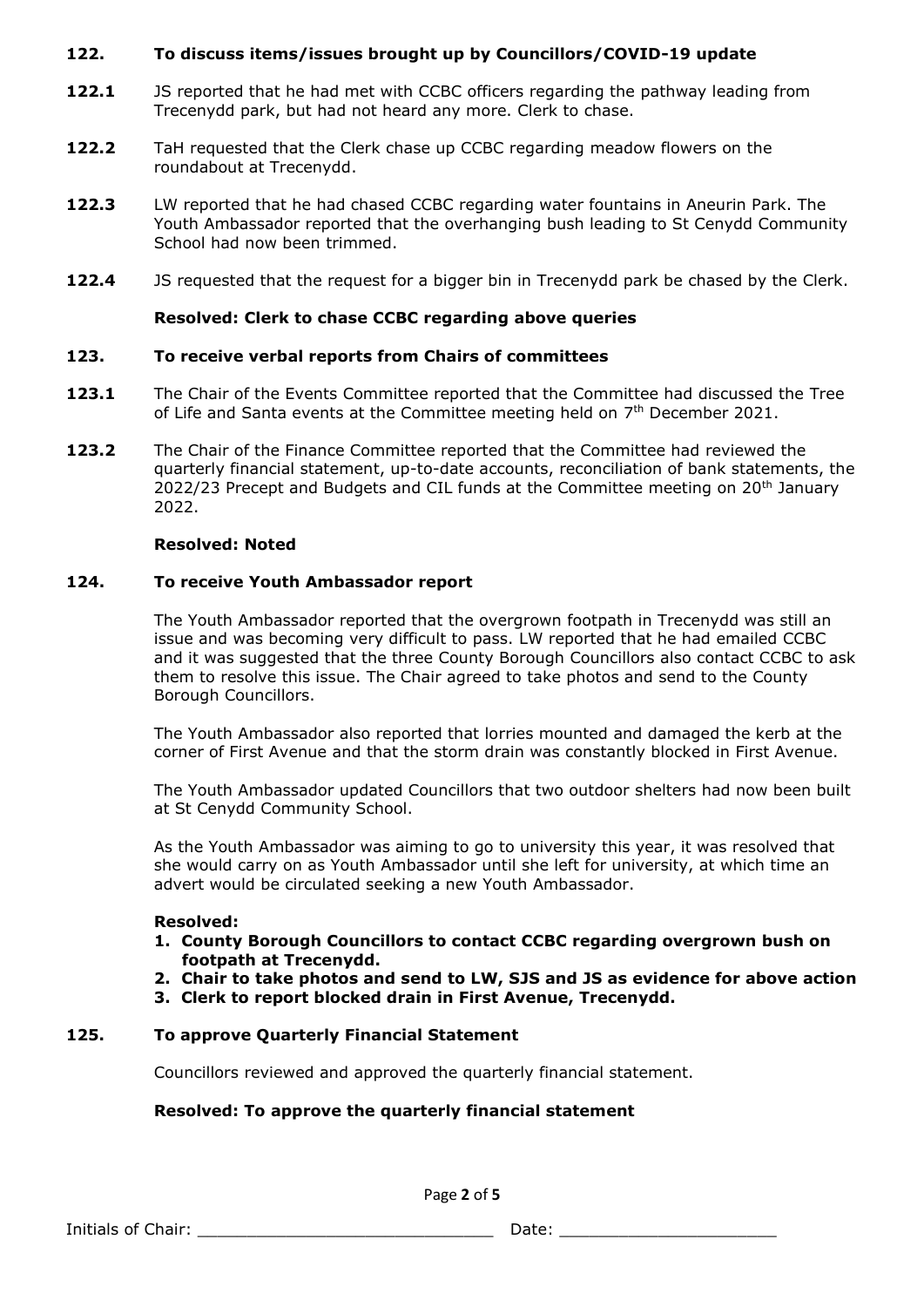# **126. To approve 2022/23 Precept and Budgets and receive verbal 2020/21 audit update**

The Chair of the Finance Committee reported that the Committee had reviewed the annual accounts to date, had reviewed the 2021/22 budgets and considered the budgets for 2022/23. The Chair of the Committee had also carried out bank statement reconciliation with accounts/invoices.

The Chair of the Committee also reported that, having reviewed all of the above, the Committee was recommending a 0% increase in the 2022/23 Precept. There were reserves available that could be used for projects and Councillors resolved that plans would be made to spend some of these reserves in 2022/23.

The Clerk also reported that no update had been received from Audit Wales to date regarding the external audit.

### **Resolved:**

### **1. To approve updated annual accounts.**

- **2. To approve budgets for 2022/23.**
- **3. To approve bank statement reconciliation.**
- **4. To approve 0% increase for 2022/23 Precept.**

### **127. To discuss Communications, Website and Social Media**

The Chair reported that the Facebook page had received a lot of likes and reminded Councillors that they were able to post on the page. Social media would be used to consult with residents with regards to CIL funds etc in the future.

#### **Resolved: Noted**

#### **128. To discuss Civic Awards**

Councillors discussed the Civic Awards and resolved to give Civic Awards to the previous year's playworkers at the AGM in May, due to their hard work at the playschemes during the pandemic. It was also suggested that Gwyn Griffiths, a former Councillor who first suggested the playschemes 36 years previously, be asked to present the awards. The Clerk was also asked to contact local media.

# **Resolved: To present Civic Awards to previous year's playworkers**

# **129. To review Christmas events and discuss Summer playschemes 2022**

- **129.1 Christmas events:** The Chair reported that the first year of the Tree of Life event had been successful and it was hoped that attendance would increase at future events. The Santa tour had also been successful once again. The Events Committee would meet to discuss the 2022 Christmas events and a Councillor also suggested that the Committee consider other events during the year.
- **129.2 Summer playschemes:** Councillors resolved that, depending on COVID-19 restrictions at the time, the summer playschemes would go ahead.

#### **Resolved: Summer playschemes to go ahead in 2022**

#### **130. To discuss CIL Funds**

LW reported that contact had been made with relevant CCBC officers and arrangements were being made to meet them on site on unused land to discuss the possible dirt track. LW also reported that CCBC officers had informed him that nothing could be done to improve the Bowls roundabout due to the high cost, but a yellow 'no waiting' box would be painted at the turning up to Penyrheol adjacent to Penyrheol Community Centre. It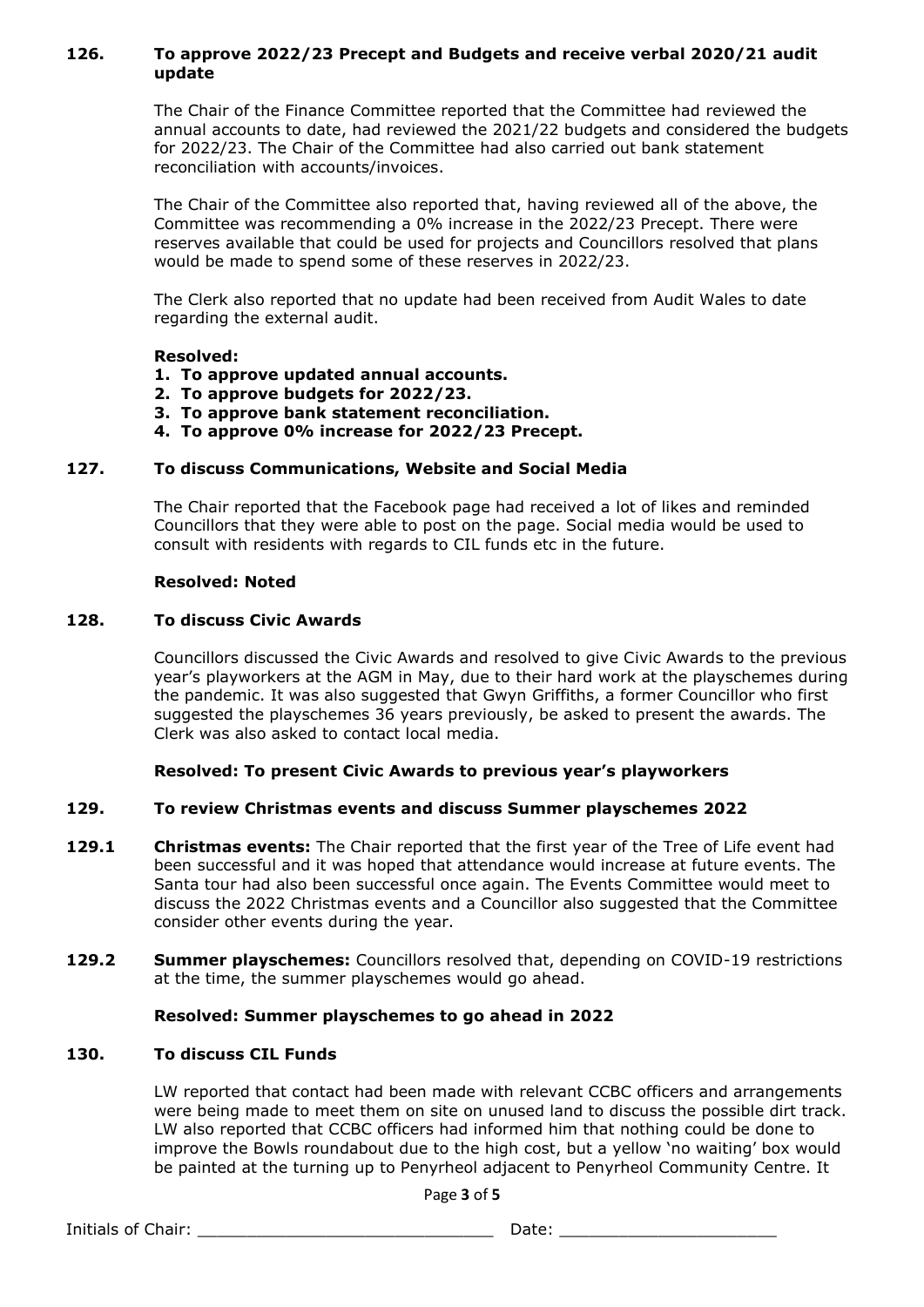was also resolved that the Clerk would arrange a meeting of the CIL Working Group in early February to discuss suggestions on how to spend the CIL funds and to discuss consultation with residents on those suggestions and to welcome suggestions of their own.

# **Resolved: Clerk to arrange CIL Working Group meeting**

### **131. To discuss planning applications**

The following planning applications were discussed:

- **131.1** 21/0964/FULL 35 Skomer Island Way, Caerphilly CF83 2DB - Erect single storey rear extension
- **131.2** 21/1206/FULL 1 Heol Fawr, Penyrheol, Caerphilly CF83 2JU - Erect first floor extension above existing garage

#### **Resolved: In the general interest of the community, Items 131.1 to 131.2, no objections raised**

### **132. To discuss plans for Council's old photocopier**

The Clerk reported that the Community Council's 15-year-old, unused photocopier no longer worked and she had been informed by an engineer that it was now of no use to anyone. The Community Council had replaced it with a leased photocopier five years previously. Councillors therefore resolved that the photocopier should be written off.

#### **Resolved: To write off the Council's former photocopier and adjust the Council's asset list**

#### **133. To discuss correspondence received**

The Clerk reported that the following correspondence had been received:

- **133.1** Email from Cornerstone regarding pre-application consultation for base station upgrade on land off Heol Aneurin
- 133.2 Training course schedule from One Voice Wales
- **133.3** Guidance from CCBC regarding Local Government and Election (Wales) Act 2021 Community and Town Councils Statutory Guidance
- **133.4** Gwent PSB draft assessment of wellbeing
- **133.5** CCBC guidance for Community Councils on May 2022 elections

#### **Resolved: Noted**

#### **134. To discuss requests for grants**

No requests for grants received.

#### **135. To approve the following payments:**

- **135.1** Clerk's salary February 2022
- **135.2** Clerk's expenses February 2022
- **135.3** Clerk's pension February 2022
- **135.4** Inland Revenue February 2022
- **135.5** Members' expenses February 2022

#### **Resolved: To approve the above payments**

Page **4** of **5**